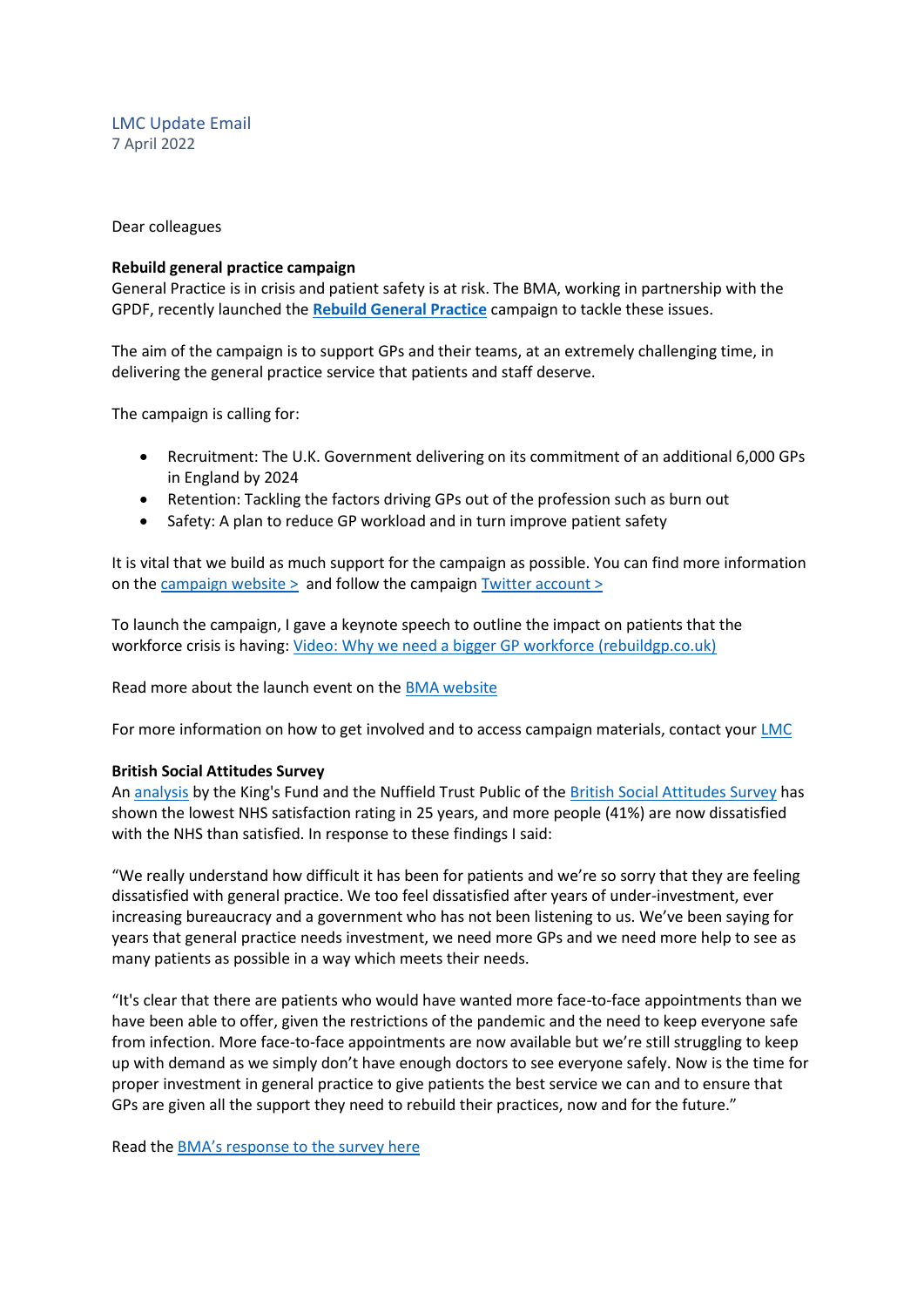# **Changes to COVID-19 testing for health and social care staff**

The BMA has welcomed that the [changes to COVID-19 testing](https://www.england.nhs.uk/coronavirus/publication/living-with-covid-19-testing-update/) announced last week, advises that healthcare workers should continue to test twice a week, whether or not they have symptoms, and that Ministers have abandoned plans to scrap testing for healthcare workers altogether from 1 April.

Lateral flow tests will continue to be available through the gov.uk portal for NHS staff working in a patient-facing role, who are symptomatic. NHS England is working with UKHSA to determine how routine asymptomatic testing should be stepped down in line with any decrease in prevalence rates.

However, restricting testing to those in patient-facing roles ignores the reality of working life. Staff in patient-facing roles or otherwise, are not segregated, and therefore can easily spread infection between each other. By artificially making this distinction we also risk pushing up staff absence rates which are already impacting on services and patient care.

Read the BMA statement in response [here](https://www.bma.org.uk/bma-media-centre/bma-responds-to-government-s-changes-to-covid-19-testing-for-health-and-social-care-staff)

The [Infection Prevention Control](https://www.gov.uk/government/publications/wuhan-novel-coronavirus-infection-prevention-and-control) (IPC) guidance for healthcare workers remain in place and face masks should continue be worn by staff and patients in health care settings.

Download our updated [poster about using face coverings in practices.](https://www.bma.org.uk/media/5321/bma-visiting-your-gp-poster-mar2022.pdf)

# **GP contract and safe working guidance**

General practice is in under increasing pressure, and we have recently published a [safe working](https://www.bma.org.uk/advice-and-support/gp-practices/managing-workload/safe-working-in-general-practice)  [guide](https://www.bma.org.uk/advice-and-support/gp-practices/managing-workload/safe-working-in-general-practice) to enable practices to prioritise safe patient care, within the present bounds of the GMS contract. We have now added some videos to our resources directing practices to the safest way to continue deliver patient care.

Following the [announcement of the GP contract changes](https://www.england.nhs.uk/publication/letter-general-practice-contract-arrangements-in-2022-23/) for 2022/23, which came into effect from 1 April, we have now published a[n explainer video](https://www.bma.org.uk/pay-and-contracts/contracts/gp-contract/gp-contract-changes-england-202223) explaining what this will mean for practices*.*

Read also our [guidance about the contract changes](https://www.bma.org.uk/pay-and-contracts/contracts/gp-contract/gp-contract-changes-england-202223) to support practices in their decision making and next steps.

All the 2022/23 contractual documentation have now been published on the [NHSE/I website](https://www.england.nhs.uk/gp/investment/gp-contract/)

## **Death certification and cremation forms**

The [Coronavirus Act 2020,](https://services.parliament.uk/Bills/2019-21/coronavirus/documents.html) which introduced easements to death certification processes and cremation forms during the pandemic, was repealed on 24 March 2022.

The following provisions are continuing:

- If a doctor has **not** seen the deceased in the 28 days prior to death or any time after death they can complete the MCCD (medical certificate of cause of death), however the registrar would need to refer the MCCD to the coroner. This time period will remain at 28 days and not revert to pre-pandemic 14 days.
- ability for medical practitioners to send MCCDs to registrars electronically
- th[e form Cremation 5,](https://www.gov.uk/government/collections/cremation-forms-and-guidance) which was suspended during the pandemic, will not be re-introduced after the Coronavirus Act expires and has now permanently been abolished.

The following emergency provisions are changing with the expiry of the Act: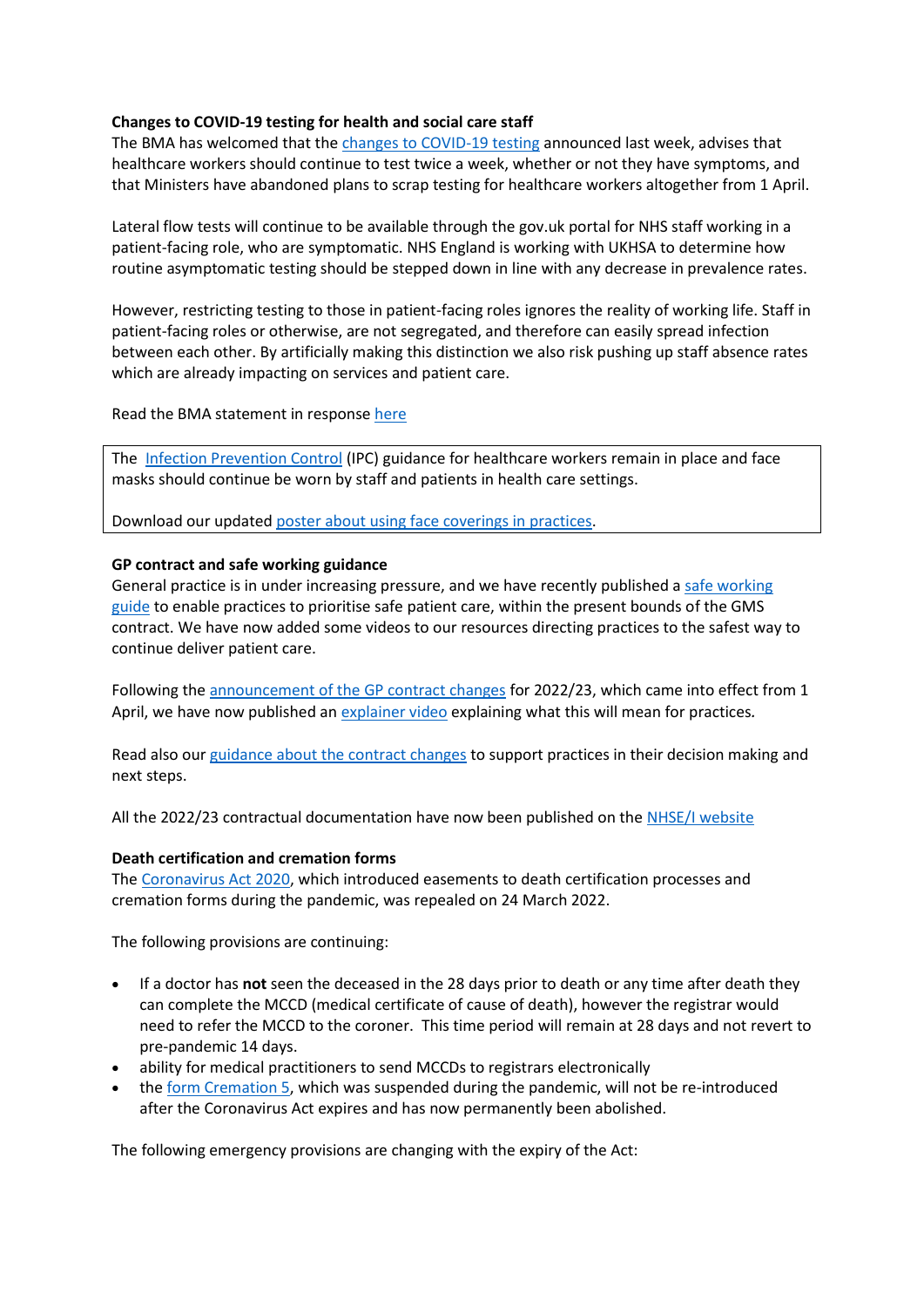- the temporary provision allowing any medical practitioner to complete the MCCD will be discontinued
- informants will have to register deaths in person, not remotely.

The Cremation Regulations (2008) does not state any time frame in which a doctor has to have attended the deceased before or after death to complete Form 4. If a doctor completes Form 4 without having seen the deceased before or after death, the Medical Referee will make a decision about whether or not a cremation should take place.

Read more on the [BMA's website](https://www.bma.org.uk/advice-and-support/covid-19/adapting-to-covid/covid-19-death-certification-and-cremation) about these changes.

# **Gender dysphoria guidance**

We have updated our guidance o[n managing patients with gender dysphoria,](https://www.bma.org.uk/advice-and-support/gp-practices/gp-service-provision/managing-patients-with-gender-dysphoria) to include some advice in relation to Gender Identity Clinics asking GPs to review patients who had already been referred to the GIC, due to long waiting time.

Our guidance also explains the role of GPs managing patients with gender identity problems, including questions relating to patient records, confidentiality, prescribing and monitoring responsibilities.

Alongside the updated guidance, we have also published a [statement](https://www.bma.org.uk/news-and-opinion/gpc-england-statement-on-commissioning-of-gender-identity-services-in-england) about the need for NHS England to commission gender identity services in England.

We would also recommend that the guidance is read in conjunction with the BMA guidance on **Inclusive care of [trans and non-binary patients,](https://www.bma.org.uk/advice-and-support/equality-and-diversity-guidance/lgbtplus-equality-in-medicine/inclusive-care-of-trans-and-non-binary-patients)** which explains first steps and best practice in providing a supportive service to transgender, trans and non-binary patients, including patients who present with gender incongruence and/or dysphoria.

## **Health and Social Care Bill**

Important changes to the Health and Care Bill by the House of Lords were put to MPs last week for their approval. [The BMA briefed](https://www.bma.org.uk/media/5472/bma-briefing-health-and-care-bill-consideration-of-amendments-mar-2022.pdf) MPs in advance of the debate, an[d provided members with tools](https://e-activist.com/page/101793/action/1?ea.tracking.id=website?ea.tracking.id=website) to contact their constituency MP directly about the importance of upholding measures around accountability for safe staffing and more.

Whilst MPs [successfully used a free vote](https://twitter.com/TheBMA/status/1509524182081499140?s=20&t=ElE2jXewgaHVUAUCVozREw) to make telemedicine abortion a permanent service in England, the Government's majority sabotaged crucial improvements to the Bill on workforce and service configurations – more on thi[s can be read about in our reaction on the night.](https://www.bma.org.uk/bma-media-centre/truly-disappointing-says-bma-about-mps-voting-against-transparency-over-workforce-numbers)

On the Bill's return to the House of Lords this week, however, with our support, Peers have pushed back and voted to add the workforce reporting duty back into the Bill in a slightly amended form. We [have welcomed](https://twitter.com/thebma/status/1511423710300934155?s=21&t=xVWAQZxkgR2fvlpAsTqvwg) this outcome and will be doing all we can to urge MPs not to overturn it again when it is put to them for consideration later in April, including urging members to keep contacting their MP [\(email](https://e-activist.com/page/101793/action/1?ea.tracking.id=website?ea.tracking.id=website) or [tweet\)](https://e-activist.com/page/102708/tweet/1?ea.tracking.id=website) about the importance of tackling unsafe staffing in legislation.

## **NHS and Social Care Coronavirus Life Assurance Scheme**

We have been informed by NHS Pensions of their decision to wind down th[e NHS and Social Care](https://www.nhsbsa.nhs.uk/coronavirus-life-assurance-2020)  [Coronavirus Life Assurance Scheme \(CLAS\),](https://www.nhsbsa.nhs.uk/coronavirus-life-assurance-2020) due to the decrease of deaths of NHS and social care staff, and the success of the coronavirus vaccine programme, from the end of 31 March 2022.